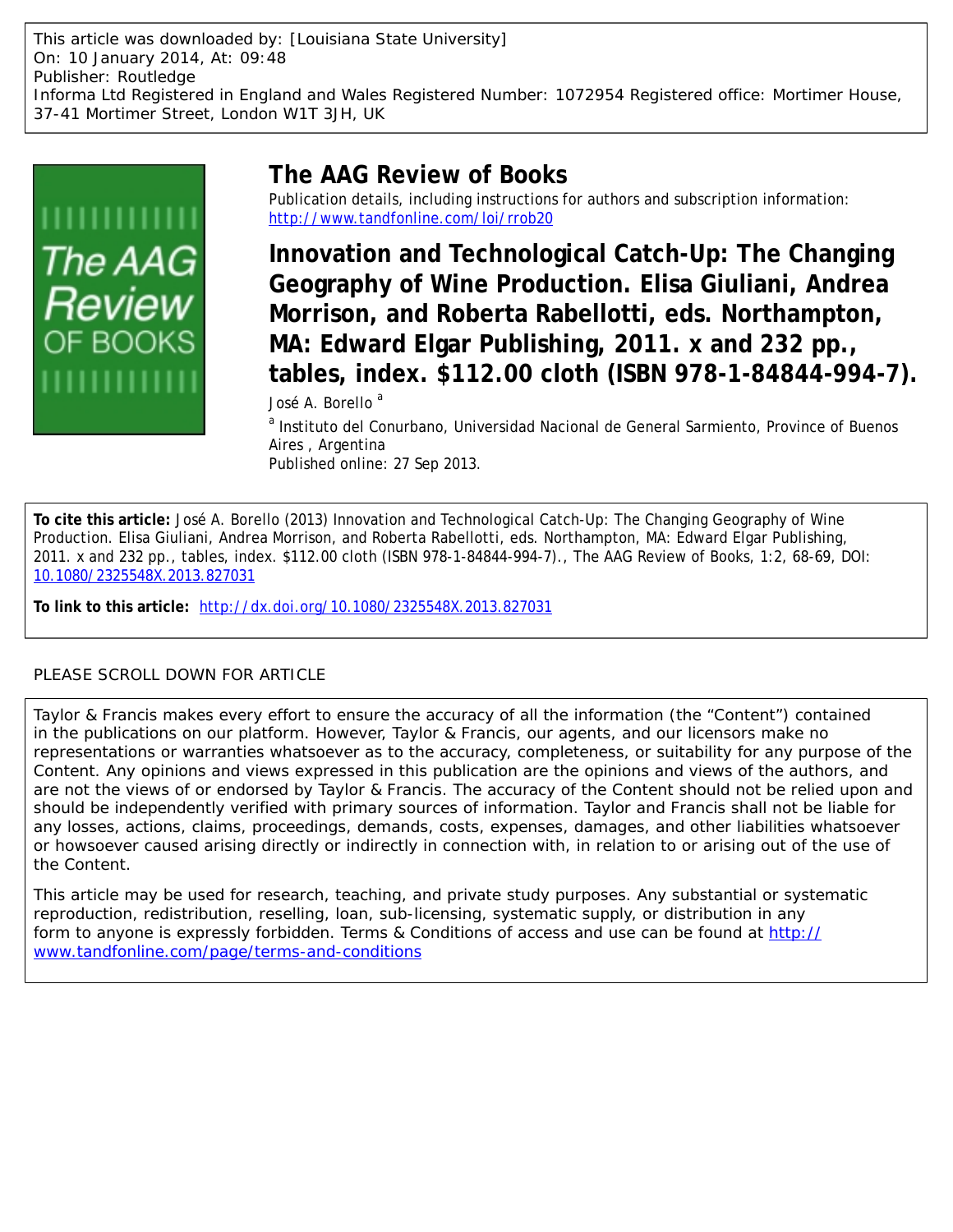## **Innovation and Technological Catch-Up: The Changing Geography of Wine Production**

Elisa Giuliani, Andrea Morrison, and Roberta Rabellotti, eds. Northampton, MA: Edward Elgar, 2011. x and 232 pp., tables, index. \$112.00 cloth (ISBN 978- 1-84844-994-7).

*Reviewed by José A. Borello, Instituto del Conurbano, Universidad Nacional de General Sarmiento, Province of Buenos Aires, Argentina.*

Although this book has a global perspective, its focus is placed on wine production in the countries of Argentina, Australia, Chile, and South Africa. From this empirical context, the

volume looks at innovation and technological progress. Edited by three economists, this is a book that will appeal to human geographers interested in a number of topics, including innovation, development, production chains, and technological advancement. In addition to the editors, contributors to this book include eight researchers based in universities and research centers located across the world.

This book has nine chapters. After an introduction by the editors, the book unfolds in eight additional papers organized in two parts: "Catching Up in the Wine Industry" and "Drivers of Technological Catch-Up in the Wine Industry: Universities, Public–Private Institutions, Researchers and Firms." The first part includes chapters on catching-up trajectories, on the changing geography of wine, and on the contributions of the innovation system to Australia's wine industry growth. The second part is made up of articles on universities' contributions to wine region development in Chile and Argentina; on institutions and networks in the remaking of the Argentine



wine sector; on the wine innovation systems of Chile and South Africa; and on knowledge, science, and interactions in South Africa's wine industry. The book concludes with summing up and policy reflection by the editors on the drivers of "catching up" and on innovation and its role in development.

It seems odd that a book centered on a specific activity such as wine making did not include a brief chapter on the general anatomy of wine making and its agricultural base. Such a discussion would have shown that in the primary activities behind wine making there are still (in some of the countries studied) archaic structures, although technology is also diffusing here in a num-

ber of ways. Such a discussion would have also shown that a number of backward linkages from wine making are still missing in most of these countries. For example, although this volume shows well how these countries have caught up in a number of ways with major European wine producers, we learn little about the weaknesses regarding producers of machinery and equipment for wine making. Not only have the latter not caught up, but, at least in Chile and Argentina, they have digressed in terms of organizational schemes prevalent in these countries as late as the 1950s.

It is true that in a book that deals both with a global perspective and with a number of individual countries there is little room to accommodate the intricacies of processes taking place at the regional scale. Yet some of the chapters actually do that, and I particularly enjoyed Gerald A. McDermott and Rafael A. Corredoira's chapter, "Public–Private Institutions, Shifting Networks and the Remaking of the Argentine Wine Sector." This work shows the differences in the recent transformation

*The AAG Review of Books* 1(2) 2013, pp. 68–69. doi: 10.1080/2325548X.2013.827031. ©2013 by Association of American Geographers. Published by Taylor & Francis, LLC.